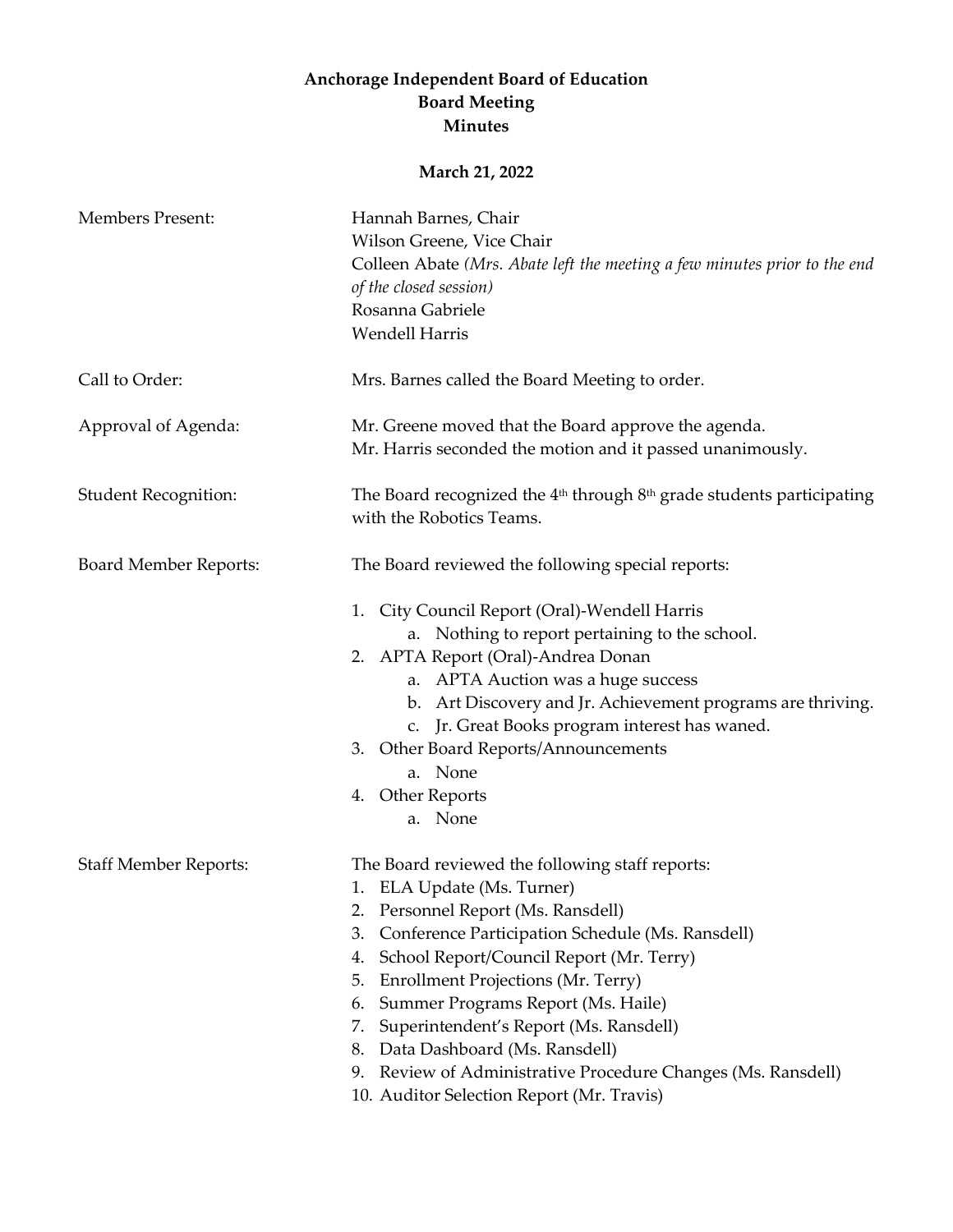|                                                               | 11. Treasurer's Report (Mr. Travis)<br>12. Review of Superintendent's Itemized Travel Reimbursement<br>Request (Mr. Travis)<br>13. Website Release (Ms. Ransdell)                                                                                                                             |
|---------------------------------------------------------------|-----------------------------------------------------------------------------------------------------------------------------------------------------------------------------------------------------------------------------------------------------------------------------------------------|
| Consent Items for Approval:                                   | 1. Vouchers<br>2. Minutes of the following Board Meeting:<br>a. February 21, 2022                                                                                                                                                                                                             |
|                                                               | Mr. Greene moved that the Board approve the consent items.<br>Mrs. Abate seconded the motion and it passed unanimously.                                                                                                                                                                       |
| Approval of Revised 2021-2022<br>School Calendar:             | Mr. Greene moved that the Board approve the revised 2021-2022<br>Anchorage School Calendar as presented.<br>Mrs. Abate seconded the motion and it passed unanimously.                                                                                                                         |
| Approval of Second Reading<br>of 2022-2023 School Calendar:   | Mrs. Abate moved that the Board approve on second reading the draft<br>Anchorage School Calendar for 2022-2023 as recommended by the<br>AISD Calendar Committee as the instructional calendar for the 2022-<br>2023 school year.<br>Mr. Greene seconded the motion and it passed unanimously. |
| Approval of 2022-2023 Budget<br>Additions:                    | Mrs. Abate moved that the Board approve FY 2023 budget additions<br>and deletions totaling \$100,685 as presented.<br>Mr. Harris seconded the motion and it passed unanimously.                                                                                                               |
| Approval of Asphalt Resurfacing<br>Project Bid:               | Mr. Greene moved that the Board approve the bid from<br>Commonwealth Paving for the summer 2022 Asphalt Resurfacing<br>Project in the amount of \$53,400.<br>Mr. Harris seconded the motion and it passed unanimously.                                                                        |
| Approval of Revised 2021-2022<br>AISD Plan for Safe Return to |                                                                                                                                                                                                                                                                                               |
| In-Person Instruction:                                        | Mrs. Gabriele moved that the Board approve the revised 2021-2022<br>Anchorage Independent School District Plan for Safe Return to In-<br>Person Instruction as presented.<br>Mr. Greene seconded the motion and it passed unanimously.                                                        |